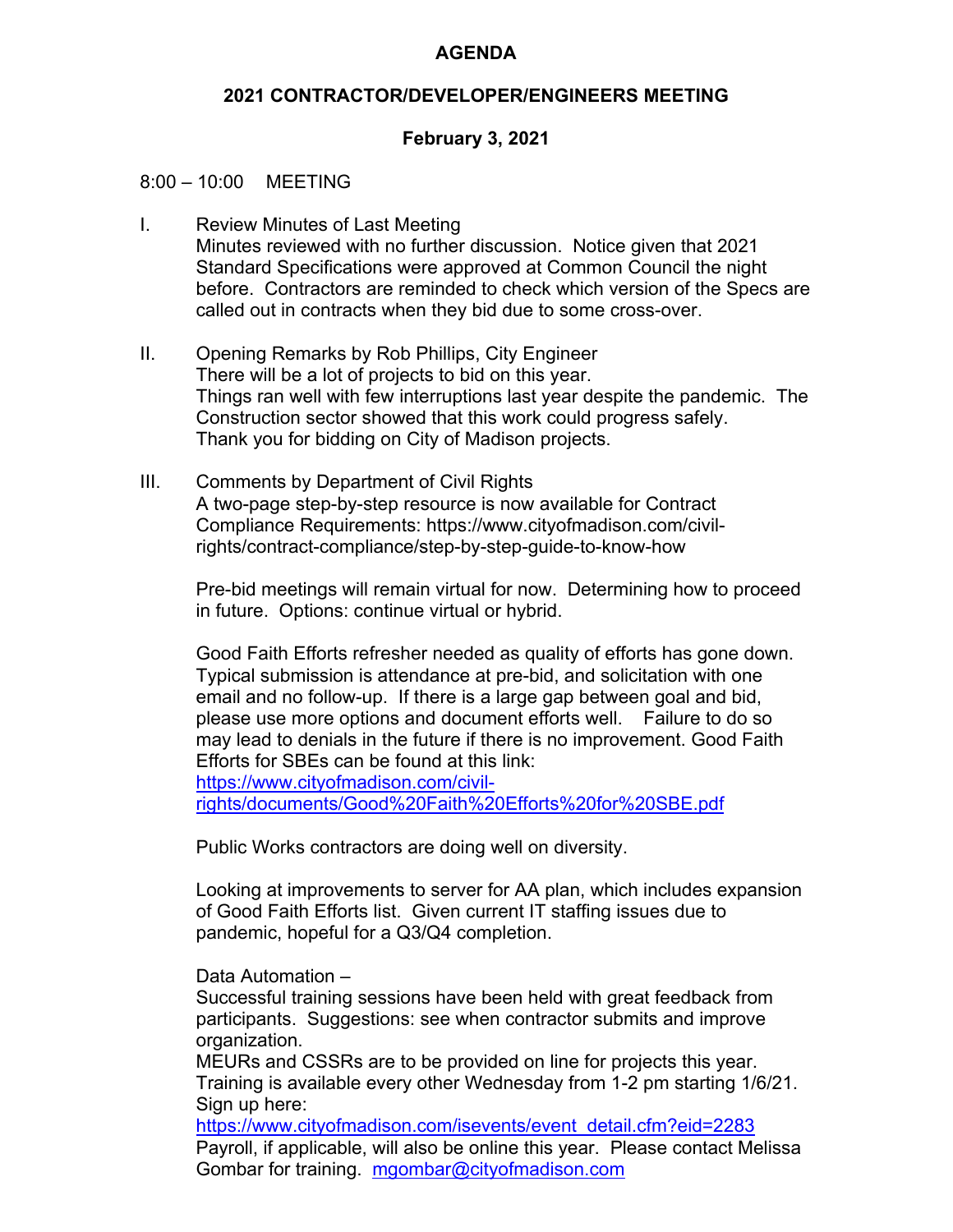- IV. Comments by Water Utility There will be \$5,000,000 in pipeline replacements in 2021 (within reconstruction and resurfacing projects) as well as stand-alone water main lining projects. Adam noted that Al Larson will be retiring this week and thanked him for his great work over the course of his long career with the City.
- V. Comments by Traffic Engineering No new comments – specification changes were minor in 2021.
- VI. Comments by Parks Department Parks will have some paving projects (courts, parking lot) as well as the second half of the Summit project. Various Parks buildings are in design phase 3.
- VII. Standard Specifications for 2021 No questions about newly approved specifications.
- VIII. Contractor/Developer/Engineer Comments The 2021 prequalification reminders went out last week. Request to include DCR's slides (pdf) with the minutes. Any questions should go to Melissa Gombar.

2021 Meeting Dates February 3 November 3